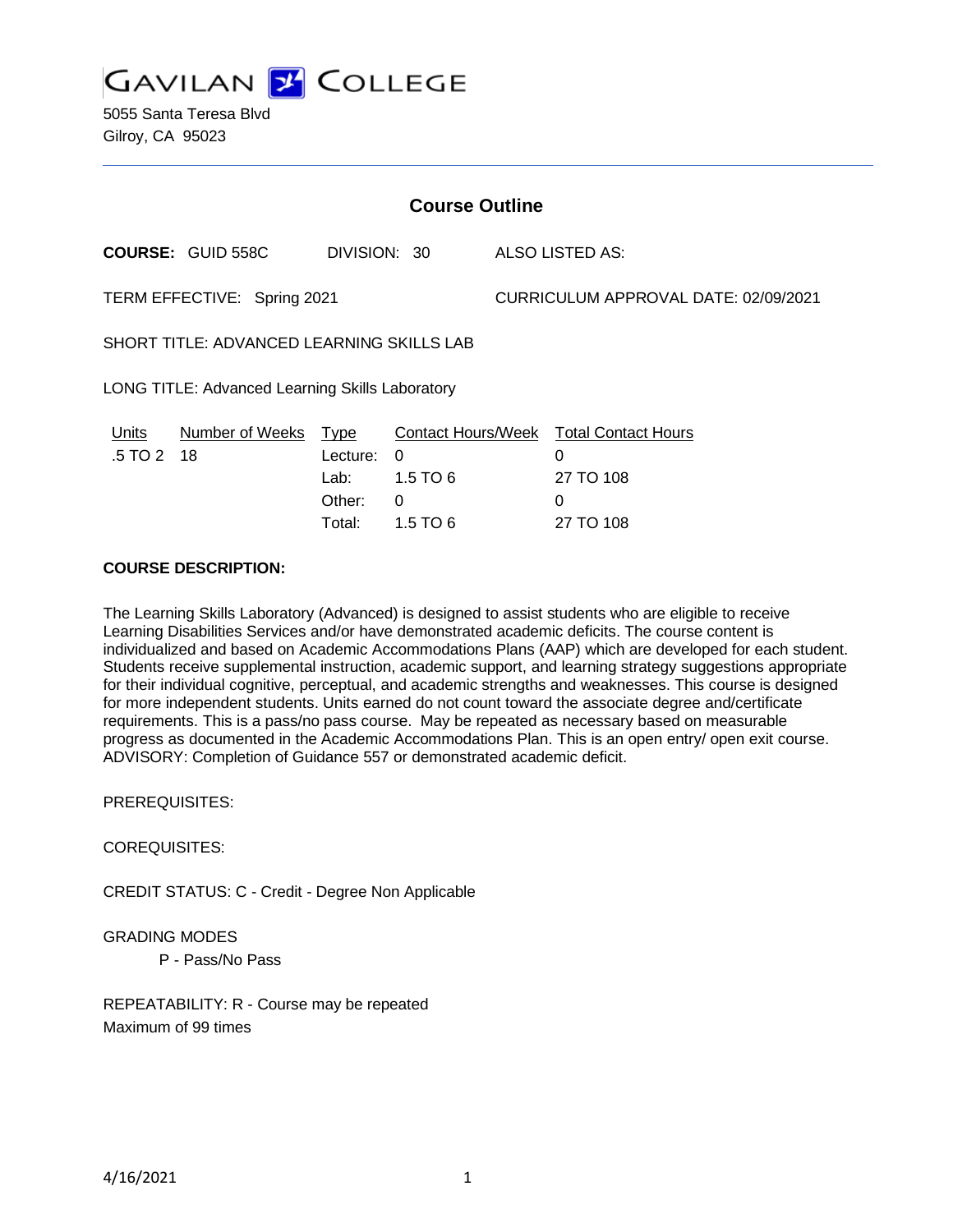SCHEDULE TYPES:

- 04 Laboratory/Studio/Activity
- 047 Laboratory LEH 0.7
- 05 Hybrid
- 71 Dist. Ed Internet Simultaneous
- 73 Dist. Ed Internet Delayed LAB
- 737 Dist. Ed Internet LAB-LEH 0.7

# **STUDENT LEARNING OUTCOMES:**

1. Examine advanced knowledge and skills in the academic and/or vocational courses specified in their individual Educational Plans.

Measure of assessment: Skill demonstration; Written Lab Report

Year assessed, or planned year of assessment: 2017

Semester: Spring

2. Evaluate the effects of their learning disabilities, if any, on their academic achievement.

Measure of assessment: Individual oral discussions

Year assessed, or planned year of assessment: 2017

Semester: Spring

3. Select study strategies that are appropriate for their individual learning profiles.

Measure of assessment: Skill demonstration; Written Lab Report

Year assessed, or planned year of assessment: 2017 Semester: Spring

4.Revise appropriate organizational and time management skills and apply them to the completion of their college course assignments.

Measure of assessment: Skill demonstration; Written Lab Report

Year assessed, or planned year of assessment: 2017

Semester: Spring

## **CONTENT, STUDENT PERFORMANCE OBJECTIVES, OUT-OF-CLASS ASSIGNMENTS**

Curriculum Approval Date: 02/09/2021

## **DE MODIFICATION ONLY**

27 - 108 Hours

Content: The course content is individualized for each student each semester.

It is based on the remedial, degree applicable academic, and/or vocational coursework specified on the Academic Accommodations Plan (AAP). The work includes research, both on-line and in the library; reading, including reading comprehension

techniques; essays, including organization, content, and grammar; math problem computations; and other assignments and projects required by their college courses. Course content also includes instruction in organizational and time management skills and study strategies that are individualized based on the students' specific learning disabilities.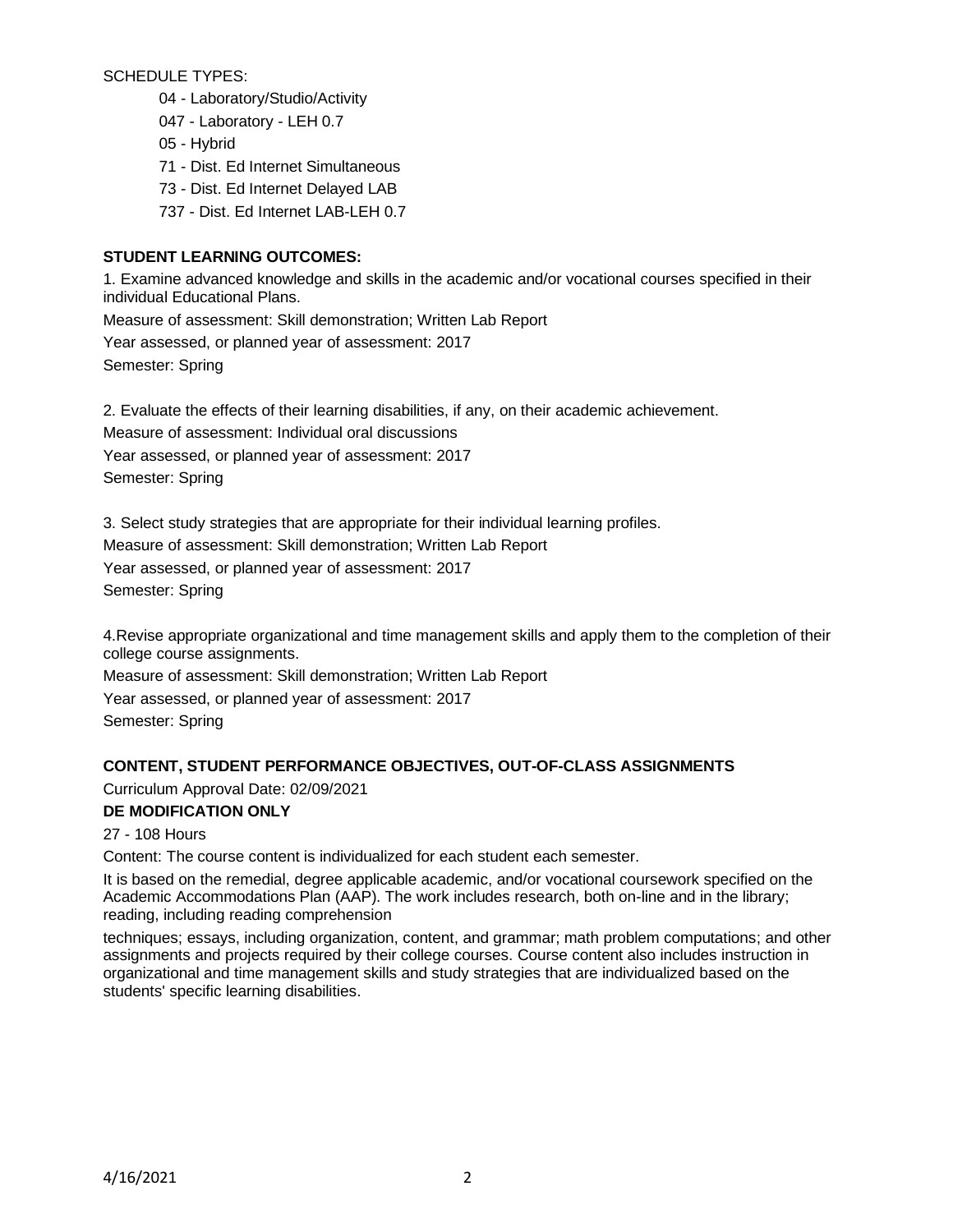Student Performance Objectives (SPO):

Students will utilize increased communication, academic, and vocational knowledge and skills in the coursework required by their regular college courses independently. Students will assess and revise study strategies, organizational and time management skills independently.

Out-of-Class Assignments: Students will submit monthly lab reports summarizing course work completed, knowledge gained,

and improvements in study strategies and organizational and time management skills independently. This course may be repeated as long as the students are making satisfactory progress in their college coursework.

Content: Timekeeper: Student timekeeper program.

Student Performance Objectives (SPO): Students will add themselves independently to the system, log in/ out of system and check hours in the system.

Out-of-Class Assignments:

Content: iLearn: MYGAV portal and iLearn course.

Student Performance Objectives (SPO): Students will access the iLearn course in the student portal, read course syllabus, utilize resources and course materials and submit course assignments independently.

Out-of-Class Assignments: Students will complete monthly summaries and assignments in the iLearn course independently.

Content: GO PRINT: Utilizing GO PRINT station.

Student Performance Objectives (SPO): Students will use the GO PRINT program for printing all assignments

independently.

Out-of-Class Assignments: Students must maintain a GO PRINT through the library or ASB office and be responsible for adding credit to the card independently.

Content: Academic Accommodations Plan: A plan for students to address specific educational needs.

Student Performance Objectives (SPO): Students will revise their student educational contract stating their specific

educational needs independently.

Out-of-Class Assignments:

Content: Establishing Learning Skills Assistance; Study Skills, Learning Styles and individual vs. group tutoring techniques.

Student Performance Objectives (SPO): Students will examine various study skills and learning styles that will support them with educational goals independently.

Out-of-Class Assignments:

Content: PLATO Online academic skills program

Student Performance Objectives (SPO): Students will utilize the online Plato program to improve their basic academic skills

independently.

### **METHODS OF INSTRUCTION:**

Students work individually and in small groups on the academics specified in the Educational Plans which are developed for each student each semester. Learning Disabilities Specialists and Instructional Specialists provide supplemental instruction, demonstrate problem solutions, assist with organizational skills, and suggest study strategies for the students based on the student's cognitive, perceptual, and academic strengths and weaknesses.

OUT OF CLASS ASSIGNMENTS:

Required Outside Hours: 0 Assignment Description: NONE